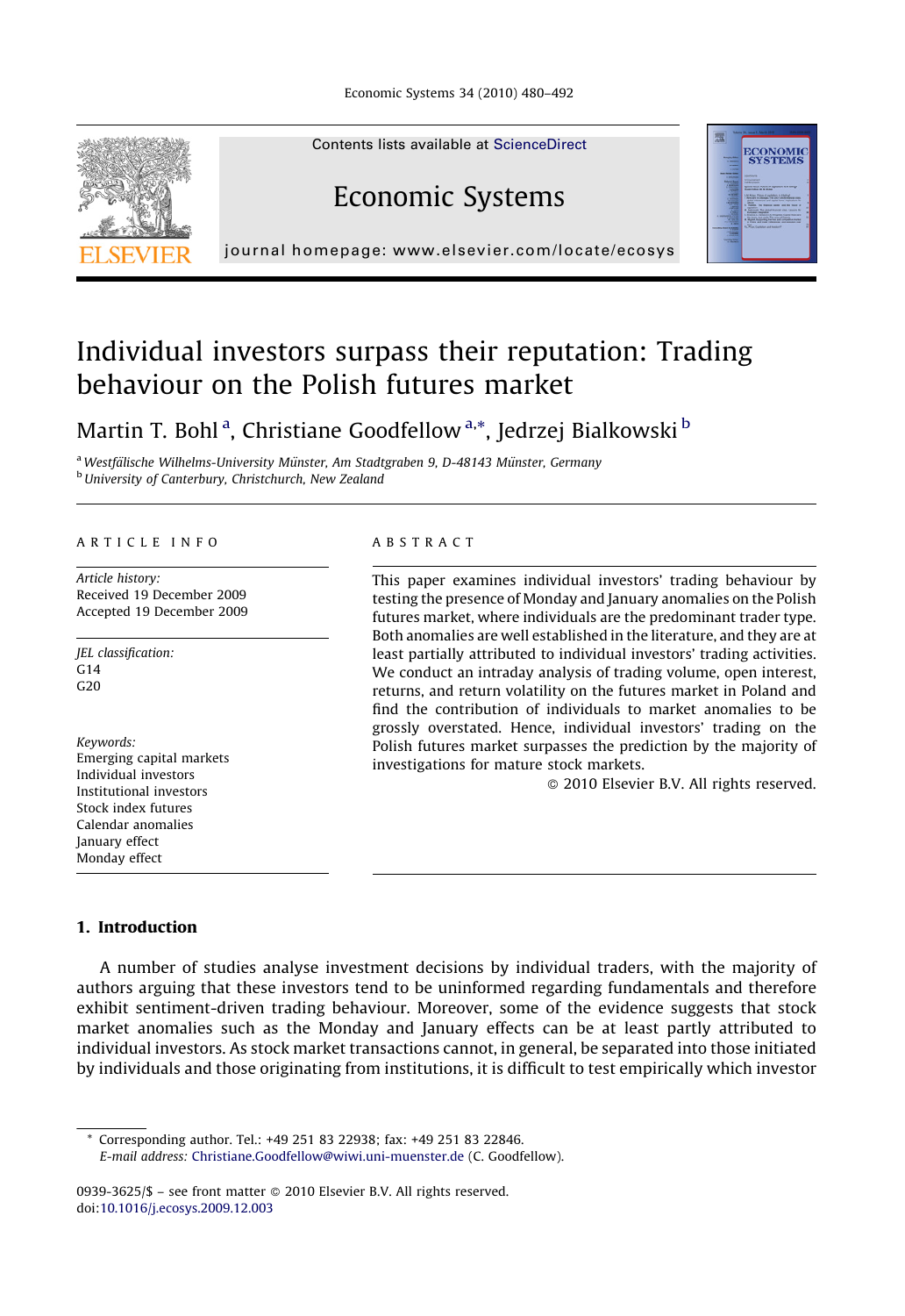type is the driving force behind calendar anomalies. However, the Polish futures market offers an extraordinary testing ground for analysing individual investors' trading behaviour, since the vast majority of trading activity in Polish stock index futures is attributed to individuals. We investigate the Monday and January effects on the Polish WIG20 stock index futures market with a comprehensive set of variables covering trading volume, open interest, return, and return volatility.

On the Polish futures market, two thirds of the trading volume are accounted for by individual investors, turning them into the predominant trader type. Moreover, basket securities as underlyings are traded, for which adverse selection costs tend to be lower than in markets for individual securities [\(Subrahmanyam, 1991](#page--1-0)). As low adverse selection costs are especially attractive for uninformed investors, they tend to prefer basket securities over individual securities. Thus, the WIG20 futures market is likely to have an even higher share of individual traders than the overall futures market.

In contrast to individual investors, institutions employ financial analysts that gather firm-specific and macroeconomic information. As a result, institutions tend to be better informed than individuals [\(Dennis and Weston, 2001\)](#page--1-0) and can exploit economies of scale in data processing. They therefore prefer stocks that a large amount of information is published about [\(Falkenstein, 1996\)](#page--1-0). These are large, liquid stocks, for which research on fundamentals is profitable. By contrast, individual investors are generally employed in activities other than fundamental research and therefore tend to invest in attention-grabbing stocks ([Barber and Odean, 2008; Nofsinger, 2001\)](#page--1-0). Moreover, individuals' trading decisions are more biased by behavioural aspects than institutions' investment strategies, which also contributes to institutions outperforming individuals ([Kamesaka et al., 2003\)](#page--1-0).

In this study, we focus on two well-established anomalies, the Monday effect and the January effect. The former refers to the observation that stock returns on Mondays are statistically significantly lower than on the other days of the week, with Monday returns often being negative. This anomaly can be explained with the particularly high costs to individuals of conducting fundamental research on weekdays. Instead, they defer their investment decisions to the weekend. As a result, individual investors are more active traders Monday morning than on other days [\(Abraham and Ikenberry, 1994\)](#page--1-0). At the same time, institutional investors devote Monday morning to strategically planning the remaining week, thereby being less active traders than usual [\(Lakonishok and Maberly, 1990\)](#page--1-0). [Abraham and Ikenberry](#page--1-0) [\(1994\)](#page--1-0) argue further that brokers will primarily issue buy recommendations during the week, while individuals make their sell decisions over the weekend. The relative weight of individuals' transactions on Mondays and their bias towards sell orders are an explanation for the Monday effect being driven by individuals, which is supported by the empirical evidence of [Brooks and Kim \(1997\)](#page--1-0).

The second stock market anomaly is the January effect, which describes the phenomenon of significantly high returns for small stocks in January. [Dyl and Maberly \(1992\)](#page--1-0) find that it can partly be explained by the tax-loss-selling argument, according to which individual investors sell poorly performing stocks at the end of the year in order to deduct the losses from their tax burdens. In January, individuals re-invest in the same stocks, thereby increasing stock returns. In between these transactions, the proceeds are parked [\(Ritter, 1988](#page--1-0)). The window-dressing hypothesis predicts returns to move in the same direction, as institutional investors re-balance their portfolios towards the end of the year by selling 'losers' and buying 'winners'. However, [Sias and Starks \(1997\)](#page--1-0) find that primarily individuals cause the January effect.

More recent studies find that the Monday and the January effects have become weaker or disappeared altogether since these phenomena became widely known. In particular, [Marquering et al.](#page--1-0) [\(2006\)](#page--1-0) examine anomalies before and after they were published. The empirical evidence suggests that both anomalies vanished in the U.S. market at the time of the relevant academic publications. [Szakmary and Kiefer \(2004\)](#page--1-0) add the finding that the January effect in the U.S. cash and futures markets is no longer present after 1993, with the Monday effect having vanished in the U.S. post-1975 [\(Connolly, 1989](#page--1-0)). However, [Dubois and Louvet \(1996\)](#page--1-0) report evidence of a persisting Monday effect for West European markets. All of these studies focus on developed financial markets that are dominated by institutional investors, whereas we investigate a market with a vastly different investor structure. It can therefore be hypothesised that either anomaly continues to exist on the Polish futures market where individual investors are the major trader type.

While the studies mentioned above examine the spot market, there is only a limited number of investigations of the futures market. Among these is [Cornell \(1985\),](#page--1-0) who finds no empirical evidence